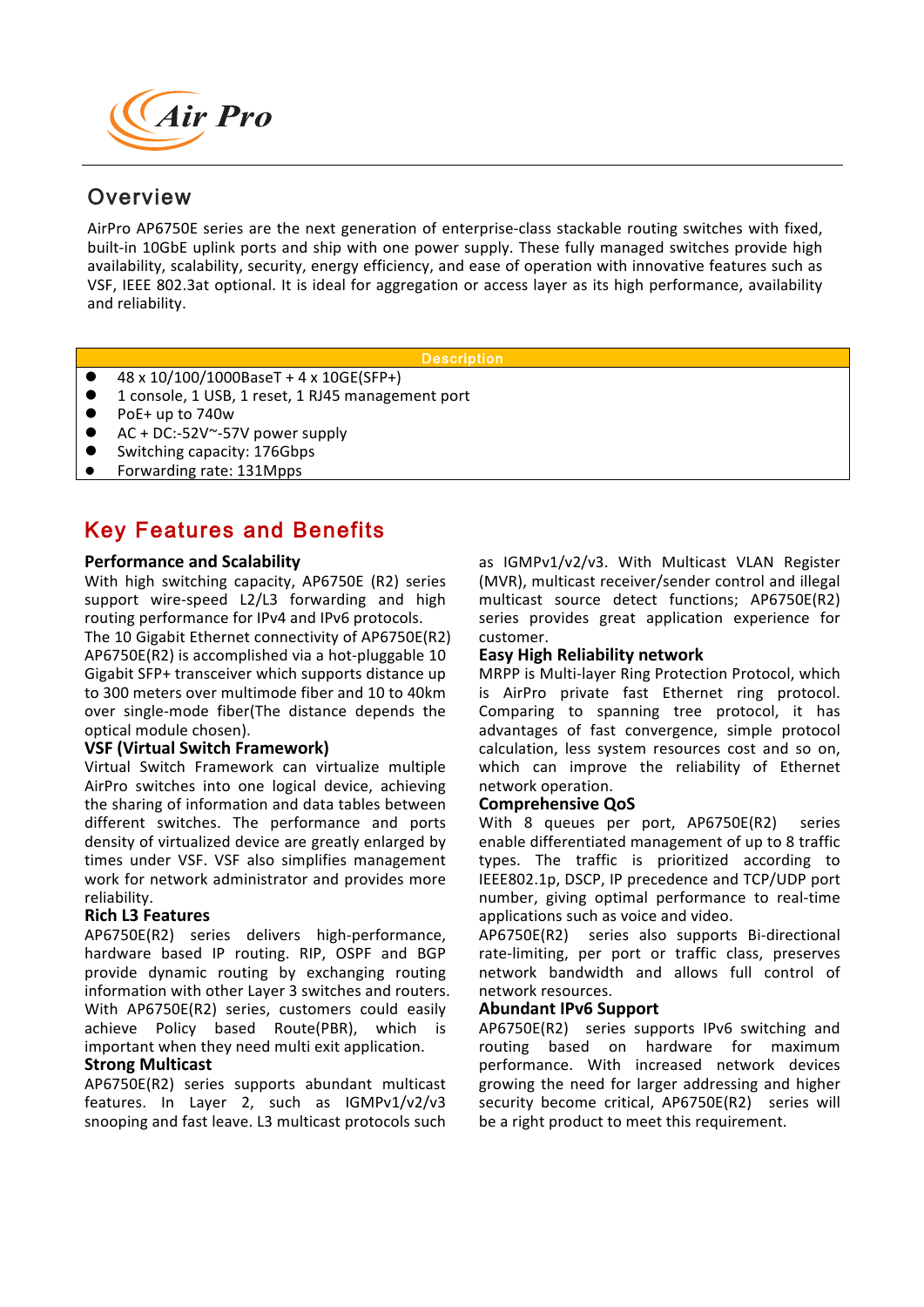

# **Specifications**

| <b>Item</b>                    | AP6750E-28X-R2                                                                          | AP6750E-28X-P-R2                                    | AP6750E-52X-R2                                                                                                 | AP6750E-52X-P-R2                                       |  |
|--------------------------------|-----------------------------------------------------------------------------------------|-----------------------------------------------------|----------------------------------------------------------------------------------------------------------------|--------------------------------------------------------|--|
| <b>Physical port</b>           | 10GE(SFP+)<br>Auto-MIDX                                                                 | x GE Combo(GT/SFP) + 4 x<br>10GE(SFP+)<br>Auto-MIDX | 24 x 10/100/1000BaseT + 4 x 20 x 10/100/1000BaseT + 4 48 x 10/100/1000BaseT + 4 x<br>$10GE(SFP+)$<br>Auto-MIDX | 48 x 10/100/1000BaseT +<br>4 x 10GE(SFP+)<br>Auto-MIDX |  |
|                                | 1 x RJ45 Ethernet Management port                                                       |                                                     |                                                                                                                |                                                        |  |
|                                | Management  1 x Console port                                                            |                                                     |                                                                                                                |                                                        |  |
| port                           | 1 x Reset port                                                                          |                                                     |                                                                                                                |                                                        |  |
|                                | 1 x USB2.0 interface                                                                    |                                                     |                                                                                                                |                                                        |  |
| Performance                    |                                                                                         |                                                     |                                                                                                                |                                                        |  |
| <b>Switching</b><br>Capacity   | 128Gbps                                                                                 | 128Gbps                                             | 176Gbps                                                                                                        | 176Gbps                                                |  |
| <b>Forwarding</b>              |                                                                                         |                                                     |                                                                                                                |                                                        |  |
| rate                           | 95Mpps                                                                                  | 95Mpps                                              | 131Mpps                                                                                                        | 131Mpps                                                |  |
| Jumbo Frame 10K                |                                                                                         | <b>10K</b>                                          | <b>10K</b>                                                                                                     | <b>10K</b>                                             |  |
| MAC Address 16K                |                                                                                         | 16K                                                 | 16K                                                                                                            | 16K                                                    |  |
| <b>ARP Table</b>               | 4K                                                                                      | 4K                                                  | 4K                                                                                                             | 512                                                    |  |
| <b>Routing</b><br><b>Table</b> | 1K                                                                                      | 1K                                                  | 1K                                                                                                             | 512                                                    |  |
| <b>ACL Table</b>               | 1K                                                                                      | 1K                                                  | 1K                                                                                                             | 512                                                    |  |
| <b>Physical</b>                |                                                                                         |                                                     |                                                                                                                |                                                        |  |
| <b>Dimension</b>               | 440mm<br>44 <sub>mm</sub><br>X                                                          | $x 440$ mm<br>44 <sub>mm</sub><br>$\mathsf{X}$      | $x 440$ mm<br>44mm<br>$\mathsf{x}$                                                                             | $x$ 440mm x 44mm x                                     |  |
| $(W^*H^*D)$                    | 240mm                                                                                   | 320mm                                               | 240mm                                                                                                          | 320mm                                                  |  |
| <b>Relative</b><br>Humidity    | 10%~90% non-condensing, storage 95%                                                     |                                                     |                                                                                                                |                                                        |  |
|                                | Temperature   Working 0°C~50°C, storage -40°C~70°C                                      |                                                     |                                                                                                                |                                                        |  |
| Power Supply 50~60Hz           | AC:100~240VAC,                                                                          | AC:100~240VAC,<br>50~60Hz                           | AC:100~240VAC,<br>50~60Hz                                                                                      | AC: 100~240VAC,<br>50~60Hz;<br>DC:-52V~-57V            |  |
| <b>Power</b><br>Consumption    | $30W$                                                                                   | $<$ 471W                                            | $50W$                                                                                                          | <897W                                                  |  |
| <b>PoE</b>                     | <b>NA</b>                                                                               | <b>IEEE 802.3af</b><br><b>IEEE 802.3at</b>          | <b>NA</b>                                                                                                      | <b>IEEE 802.3af</b><br><b>IEEE 802.3at</b>             |  |
|                                |                                                                                         | Total<br>PoE<br>power:<br>370W                      |                                                                                                                | Total PoE power:<br>740W                               |  |
| <b>Main Features</b>           |                                                                                         |                                                     |                                                                                                                |                                                        |  |
|                                | IEEE802.3(10Base-T), IEEE802.3u(100Base-TX), IEEE802.3z(1000BASE-X),                    |                                                     |                                                                                                                |                                                        |  |
|                                | IEEE802.3ab(1000Base-T), IEEE802.3ae(10GBase), IEEE802.3x, IEEE802.3ak(10GBASE-CX4)     |                                                     |                                                                                                                |                                                        |  |
| L1, L2<br><b>Features</b>      | Port loopback detection<br>LLDP and LLDP-MED                                            |                                                     |                                                                                                                |                                                        |  |
|                                | <b>ULDP</b>                                                                             |                                                     |                                                                                                                |                                                        |  |
|                                | 802.3ad LACP, max 128 group trunks with max 8 ports for each trunk support max 64 group |                                                     |                                                                                                                |                                                        |  |
|                                | trunks with max 8 ports for each trunk)                                                 |                                                     |                                                                                                                |                                                        |  |
|                                | <b>LACP load balance</b>                                                                |                                                     |                                                                                                                |                                                        |  |
|                                | ERPS(G.8032)                                                                            |                                                     |                                                                                                                |                                                        |  |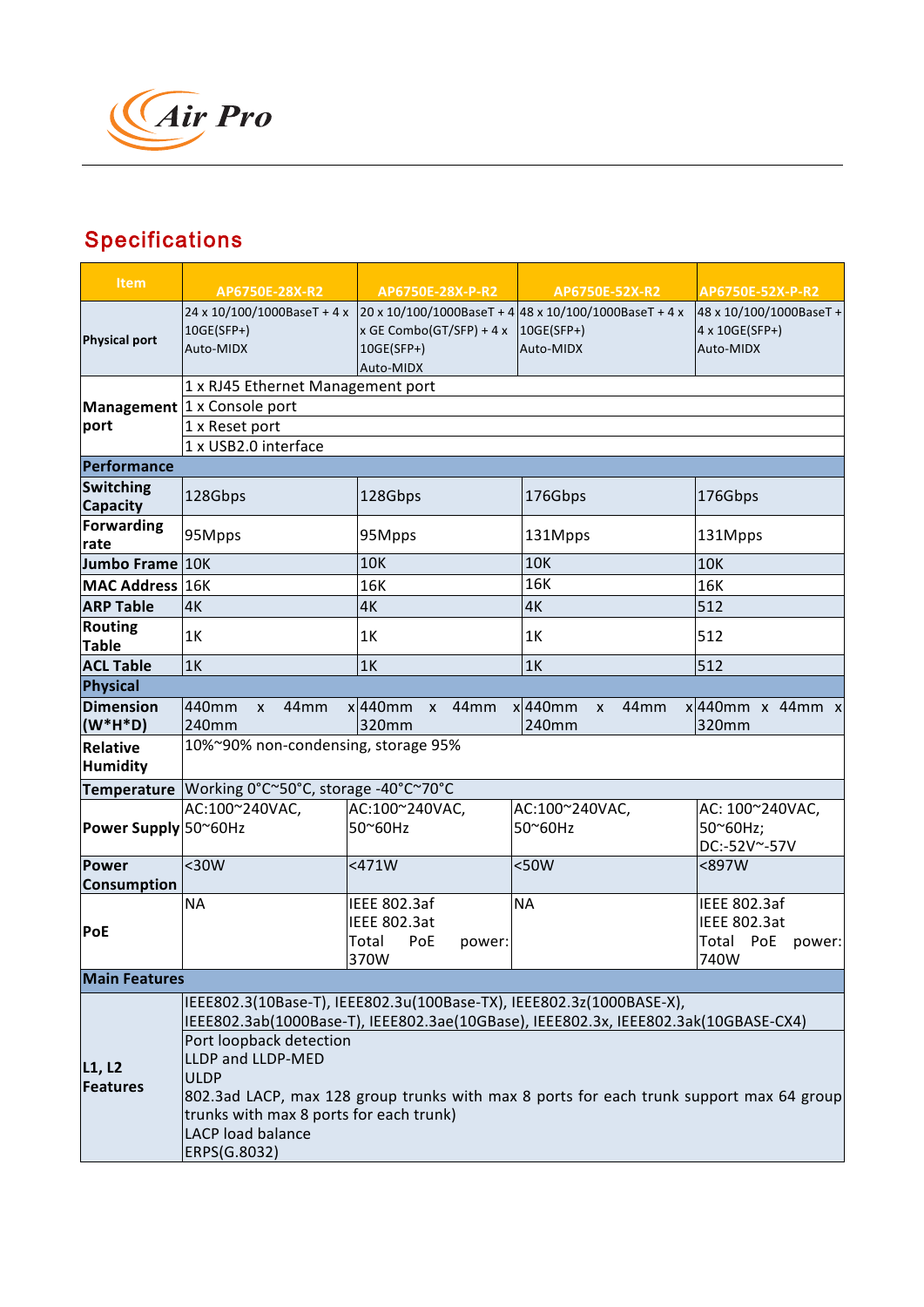

| N:1 Port Mirroring                                                                      |  |
|-----------------------------------------------------------------------------------------|--|
| <b>RSPAN</b>                                                                            |  |
| IEEEE802.1d(STP)                                                                        |  |
| IEEEE802.1w(RSTP)                                                                       |  |
| IEEEE802.1s(MSTP)                                                                       |  |
| <b>Root Guard</b>                                                                       |  |
| <b>BPDU Guard</b>                                                                       |  |
| <b>BPDU Tunnel</b>                                                                      |  |
| 802.1Q, 4K VLAN                                                                         |  |
| MAC VLAN, Vocie VLAN, PVLAN, Protocol VLAN, Multicast VLAN                              |  |
| QinQ, Flexible QinQ                                                                     |  |
| <b>GVRP</b>                                                                             |  |
| N:1 VLAN Translation                                                                    |  |
| Broadcast / Multicast / Unicast Storm Control                                           |  |
| IGMP v1/v2/v3 Snooping and L2 Query                                                     |  |
| <b>ND Snooping</b>                                                                      |  |
| MLDv1/v2 Snooping                                                                       |  |
| <b>Port Security</b>                                                                    |  |
| Flow Control: HOL, IEEE802.3x                                                           |  |
| <b>Bandwidth Control</b>                                                                |  |
| Static Routing, RIPv1/v2, OSPFv2, BGP4                                                  |  |
| OSPFv3, BGP4+                                                                           |  |
| OSPF multiple process                                                                   |  |
| <b>LPM Routing</b>                                                                      |  |
| Policy-based Routing (PBR) for IPv4 and IPv6                                            |  |
| <b>VRRP</b>                                                                             |  |
| URPF,                                                                                   |  |
| <b>ECMP</b>                                                                             |  |
| <b>BFD</b><br>L3 Features                                                               |  |
| IGMP v1/v2/v3, IGMP Proxy,<br><b>Static Multicast Route</b>                             |  |
| <b>Multicast Receive Control</b>                                                        |  |
| Illegal Multicast Source Detect                                                         |  |
| ARP Guard, Local ARP proxy, Proxy ARP, ARP Binding, Gratuitous ARP, ARP Limit           |  |
| Anti ARP Cheat, Anti ARP Scan                                                           |  |
| DNS Client, DNS Relay                                                                   |  |
|                                                                                         |  |
| 6to4 Tunnel, Configured Tunnel, ISATAP Tunnel                                           |  |
| ICMPv6, ND, DNSv6                                                                       |  |
| IPv6 LPM Routing, IPv6 Policy-based Routing (PBR)                                       |  |
| IPv6<br>IPv6 VRRPv3, IPv6 URPF, IPv6 RA                                                 |  |
| RIPng, OSPFv3, BGP4+                                                                    |  |
| MLD Snooping, IPv6 Multicast VLAN                                                       |  |
| MLDv1/v2, IPv6 ACL, IPv6 QoS                                                            |  |
| 8 Queues                                                                                |  |
| SP, WDRR, SWDRR                                                                         |  |
| QoS<br>Traffic Classification Based on 802.1p COS, ToS, DiffServ DSCP, ACL, port number |  |
| <b>Traffic Policing</b>                                                                 |  |
| PRI Mark/Remark                                                                         |  |